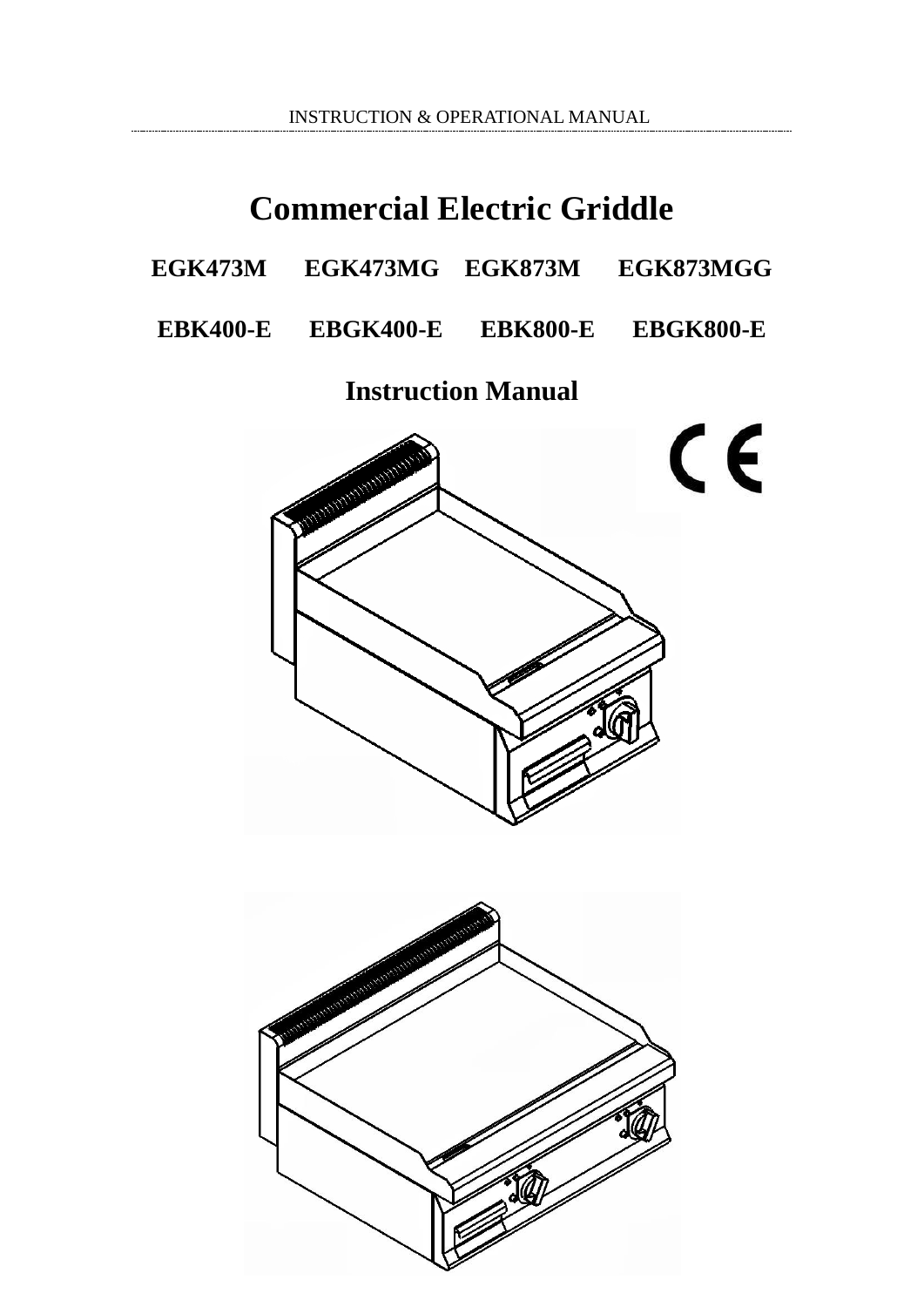Thank you for choosing our products. Please read the manual instruction carefully before using the equipment and use only as specified.

#### **Attention Owners and Operators**

This equipment is designed to provide safe and productive processing, cooking and warming of food products as long as the equipment is used in accordance with the instructions in this manual and is properly maintained. Owners of this equipment bear the responsibility to make certain that this equipment is used properly and safety, and to strictly follow all of the instructions contained in this manual and the requirements of local, state or federal law.

#### **Warning**

Improper installation, adjustment, alteration, service or maintenance can cause property damage, injury or death. Read the installation, operating and maintenance instructions thoroughly before installing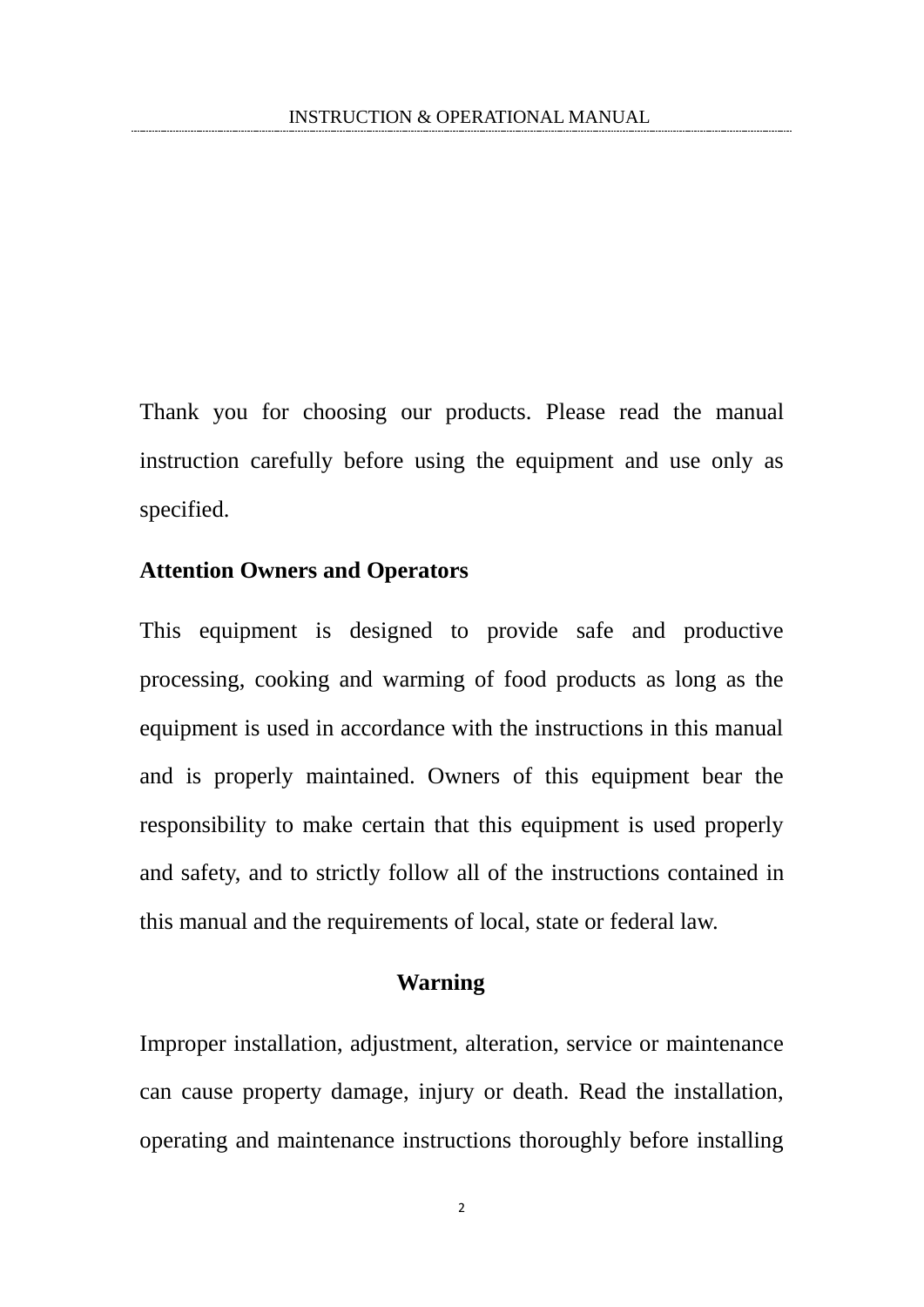or servicing this equipment.

### **1. Parameters**

| <b>Description</b>            | <b>Dimensions</b> | Model           | Voltage/<br><b>Frequency</b> | <b>Power</b> |
|-------------------------------|-------------------|-----------------|------------------------------|--------------|
| 400 Electric Griddle - Smooth | 400*705*425MM     | <b>EBK400-E</b> | 380V/50HZ                    | 4.05KW       |
| 400 Electric Griddle -Grooved | 400*705*425MM     | EBGK400-E       | 380V/50HZ                    | 4.05KW       |
| 400 Electric Griddle - Smooth | 400*705*425MM     | EGK473M         | 380V/50HZ                    | 4.05KW       |
| 400 Electric Griddle -Grooved | 400*705*425MM     | EGK473MG        | 380V/50HZ                    | 4.05KW       |
| 800 Electric Griddle - Smooth | 800*705*425MM     | EGK873M         | 380V/50HZ                    | 8.1KW        |
| 800 Electric Griddle -Grooved | 800*705*425MM     | EGK873MGG       | 380V/50HZ                    | 8.1KW        |
| 800 Electric Griddle - Smooth | 800*705*425MM     | <b>EBK800-E</b> | 380V/50HZ                    | 8.1KW        |
| 800 Electric Griddle -Grooved | 800*705*425MM     | EBGK800-E       | 380V/50HZ                    | 8.1KW        |

### **2. Installation Requirement:**

- Please put this equipment on a flat place, and far away from combustible elements.
- Please install proper power switch, fuse and power leakage protector near the equipment.
- The voltage supplied must be consistent with the information in the parameter part above.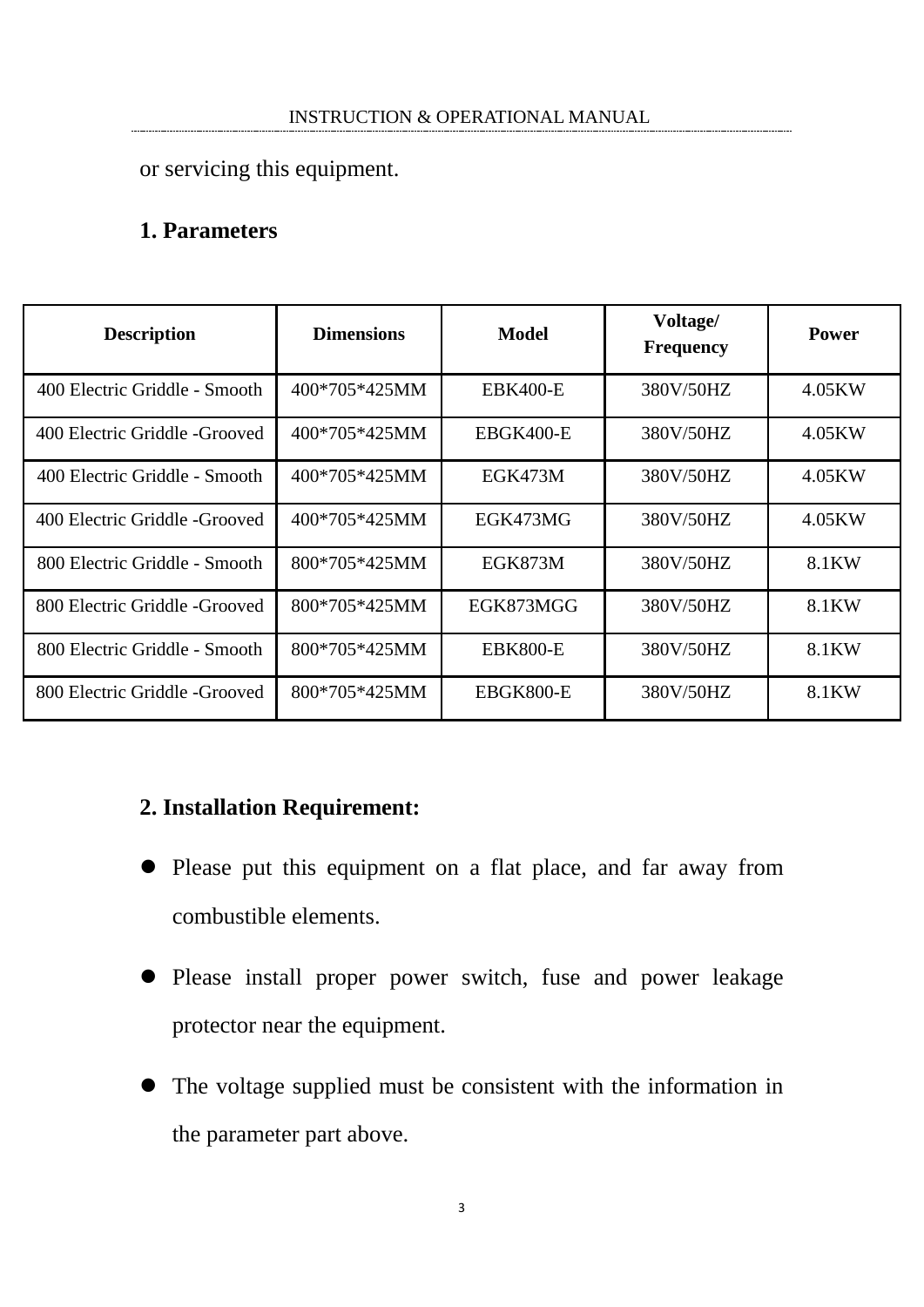- This equipment is connected with fixed wiring, according to the wiring rules and it is equipped with all extremely disconnect switch.
- Repairs should only be performed by qualified technicians to ensure safety. Repairs and other work by unqualified persons could be dangerous. Remove switch components, and the power cord (internal line), the light bulb unit etc, must first stop using; laypeople may not arbitrarily [dismantle](app:ds:dismantle) and modification.

#### **3. Operation Instruction**

3.1Connect the power supply and green power indication lamp will be on.

3.2 Clock-wisely turn the knob to control the griddle temperature. Please turn the knob to the temperature you need and the yellow heating indication lamp will be on. The heating element is working. When the temperature is reached what we need, then the thermostat will automatically disconnect the heating element, and the yellow lamp will be off. The heating element will stop working. When the temperature is lower than what we need, the thermostat will automatically connect the heating element and it will restart to work again and the yellow heating indication light will be on. Again and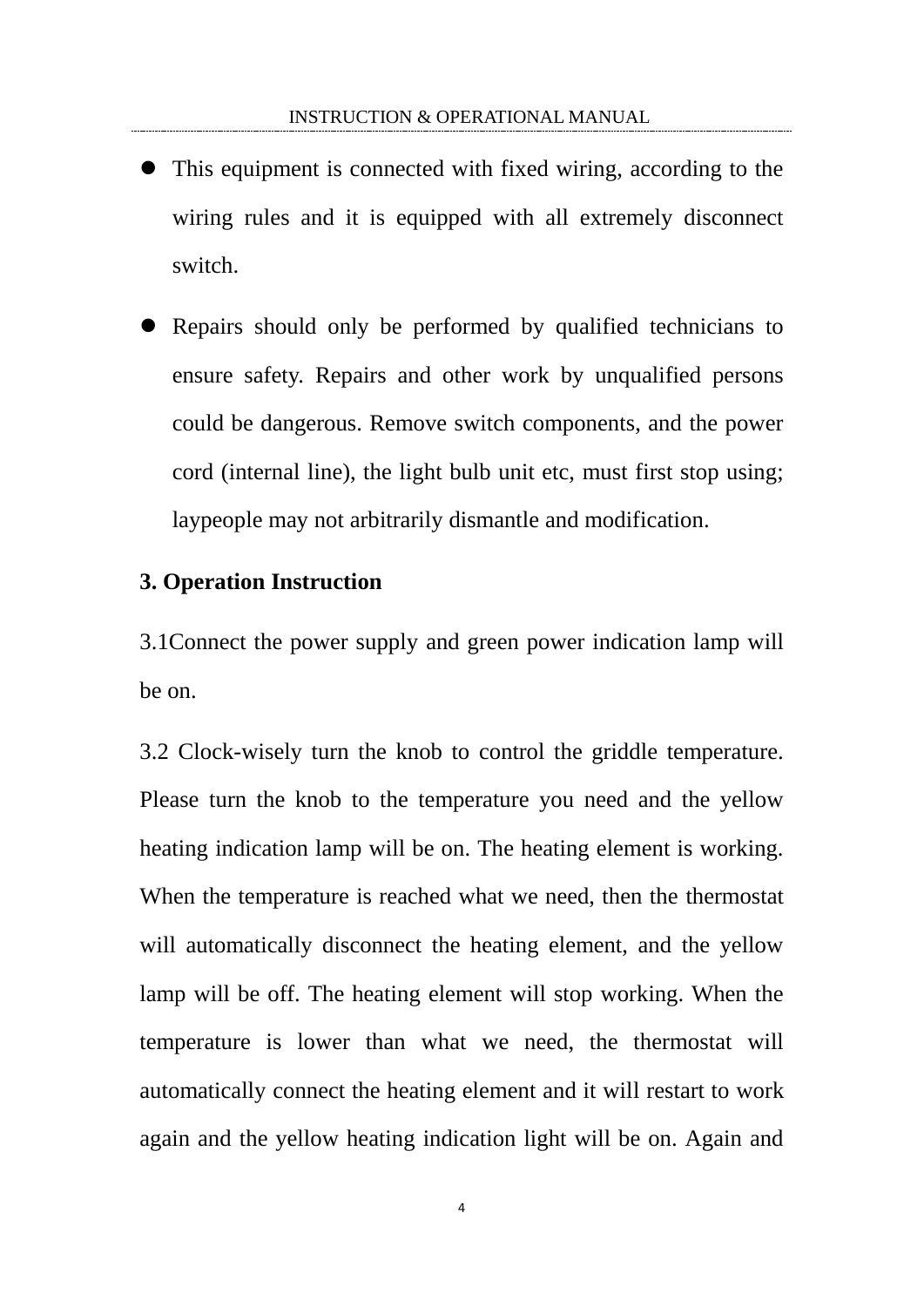again, the griddle will keep in a certain temperature.

3.3 After use, please turn off the switch and disconnect the power.

3.4 Please do not touch the griddle and product surface during usage.

3.5 Please do not use corrosive water or detergent to clean the equipment.

### **4. Three View Drawing**







## **5. Circuit diagram**

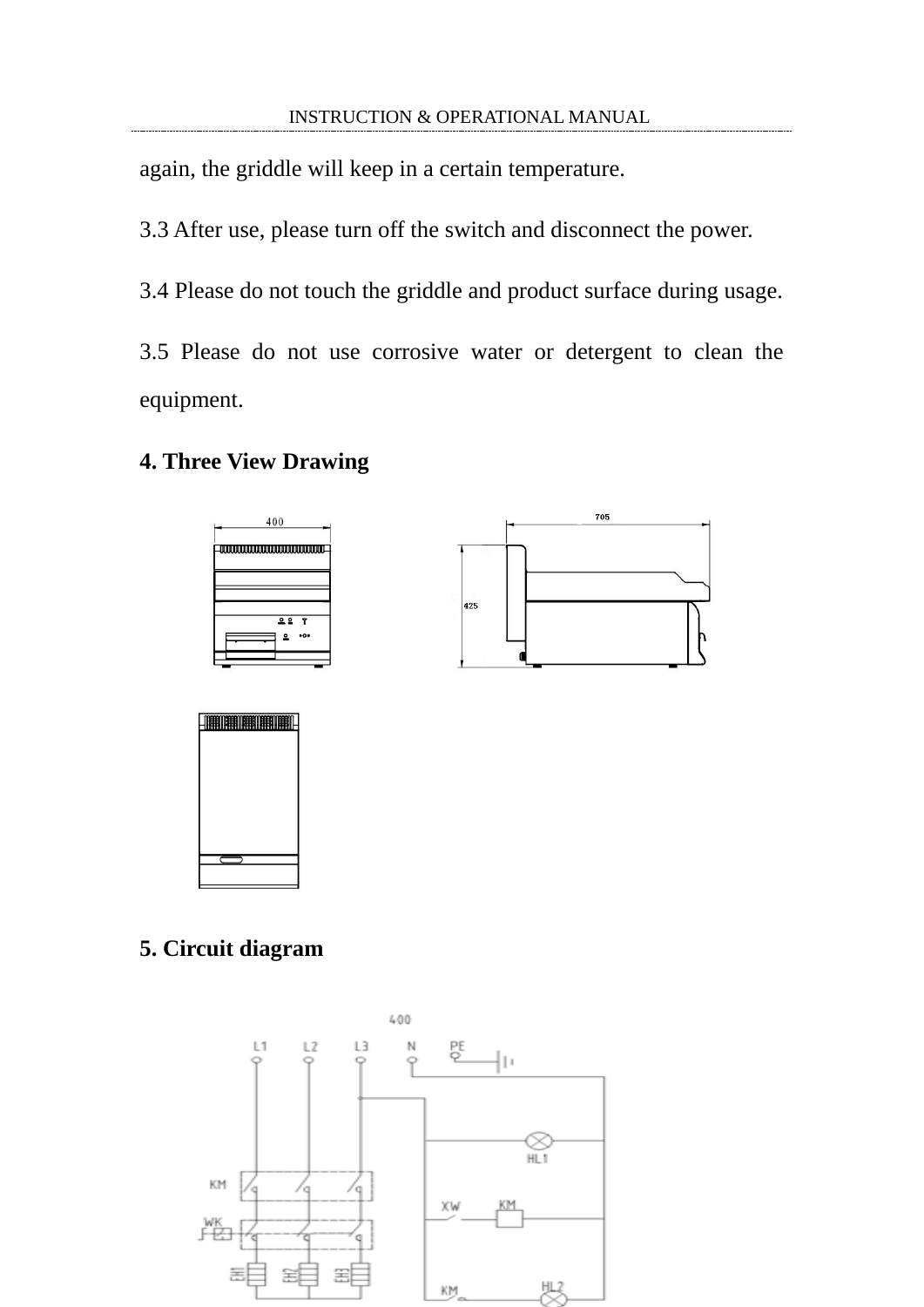

# **6. Daily Checking**

Check the appliance before and after use. Before using, make sure the appliance dose not lean. Be certain that the power cord is not worn out or broken. When in use, make sure no unpleasant smell is present and there is no any unusual noise.